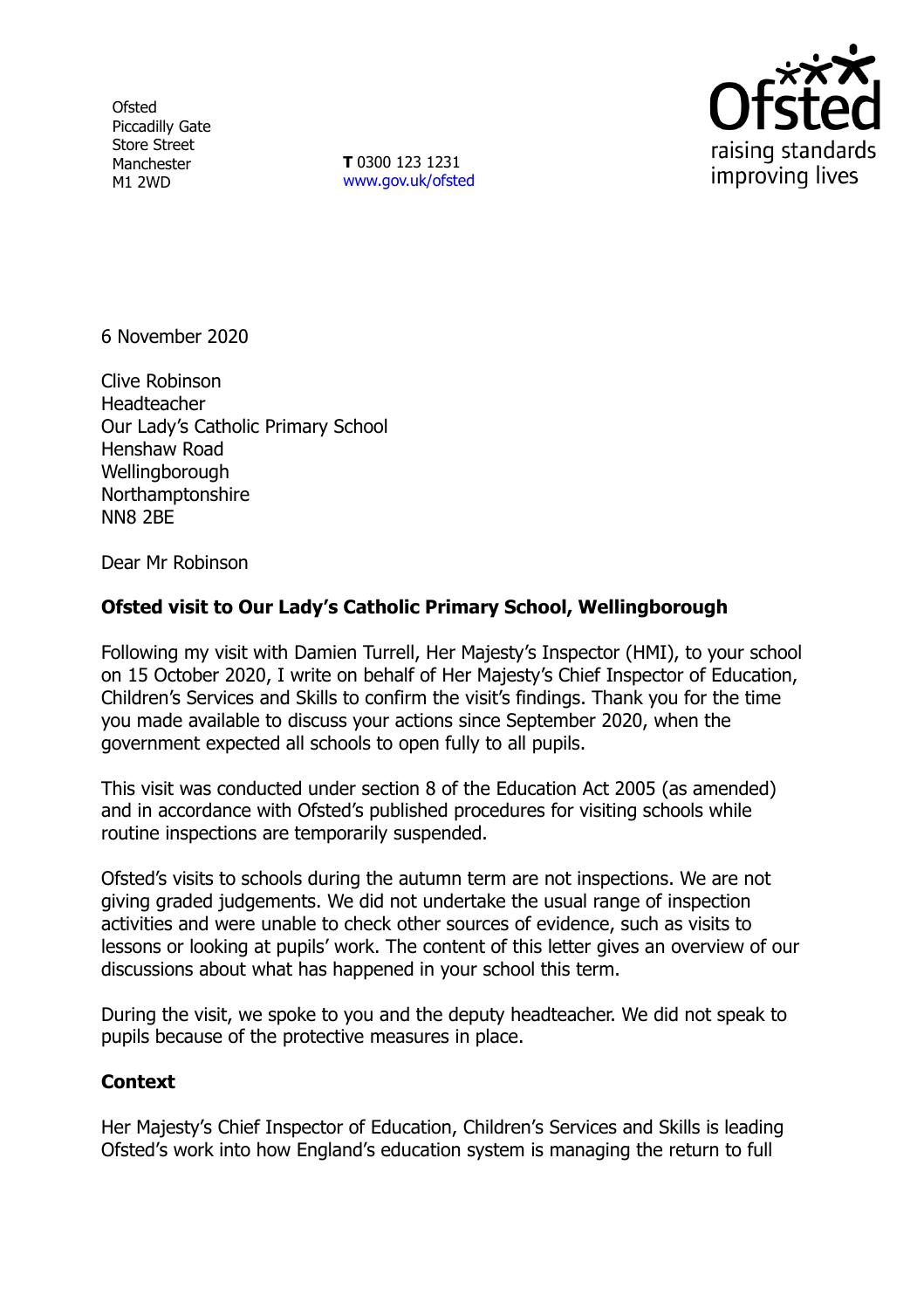

education for pupils, following an extended break in formal schooling due to the COVID-19 (coronavirus) pandemic.

In undertaking this focused work, HMI are visiting a broad range of schools. HMI will visit a sample of:

- approximately 1,200 schools across all Ofsted grades (outstanding, good, requires improvement and inadequate)
- maintained schools, academies and free schools, special schools and centres of alternative provision, including those in cities, and coastal, town or rural communities.

The information from this visit will feed into Ofsted's national reporting so that the insights can be shared with the government and the education sector. We did not find any significant concerns during the visit. In such a case, an inspection report would be published on our website and available to parents and carers.

We did not consider your response to COVID-19 during the spring and summer terms 2020, when the school was not open to all pupils.

## **From this visit, inspectors noted that:**

- The school opened full time to pupils on 3 September 2020.
- Attendance is similar to what leaders would expect for this time of the school year. All Year 1 pupils were self-isolating at the time of the visit.
- **Pupils are learning their usual range of subjects. In physical education, leaders** have made changes to the subject content. Pupils are not swimming or practising ball sports.
- Teachers are checking what pupils know in English and mathematics. Teachers will use this information to identify gaps in pupils' learning.
- In reading, pupils have forgotten some of the phonics sounds. Some pupils have not read a wide enough range of books. Leaders are buying new books to give pupils a greater selection to choose from.
- In mathematics, teachers are checking that pupils have remembered how to do written addition, subtraction, division and multiplication calculations.
- **Pupils in Year 1 are covering some parts of the early years curriculum. This** includes developing pupils' social and emotional understanding.
- Leaders have set up an online system to deliver learning remotely should pupils need to take time off school due to COVID-19. This covers learning in English and mathematics. Teachers will set project tasks for other subjects.